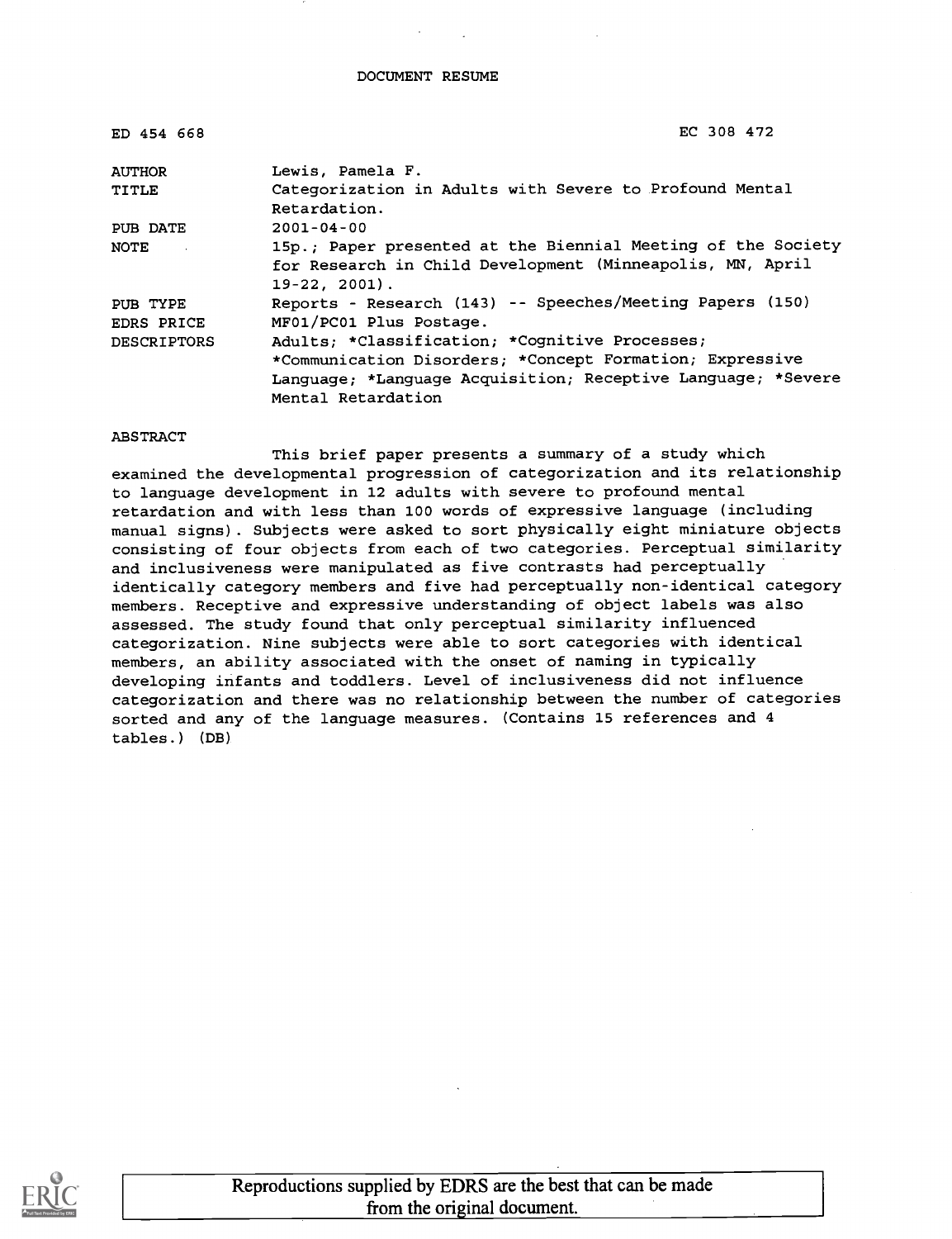## Categorization in Adults with Severe to Profound Mental Retardation.

Pamela F. Lewis

PERMISSION TO REPRODUCE AND DISSEMINATE THIS MATERIAL HAS BEEN GRANTED BY

 $m$   $c$ 

TO THE EDUCATIONAL RESOURCES INFORMATION CENTER (ERIC) 1

U.S. DEPARTMENT OF EDUCATION<br>Office of Educational Research and Improvement<br>EDUCATIONAL RESOURCES INFORMATION CENTER (ERIC) This document has been reproduced as received from the person or organization ิฮ

originating it.

Minor changes have been made to improve reproduction quality.

. Points of view or opinions stated in this<br>document do not necessarily represent<br>official OERI position or policy.

 $C 308472$ 

## BEST COPY AVAIIABILE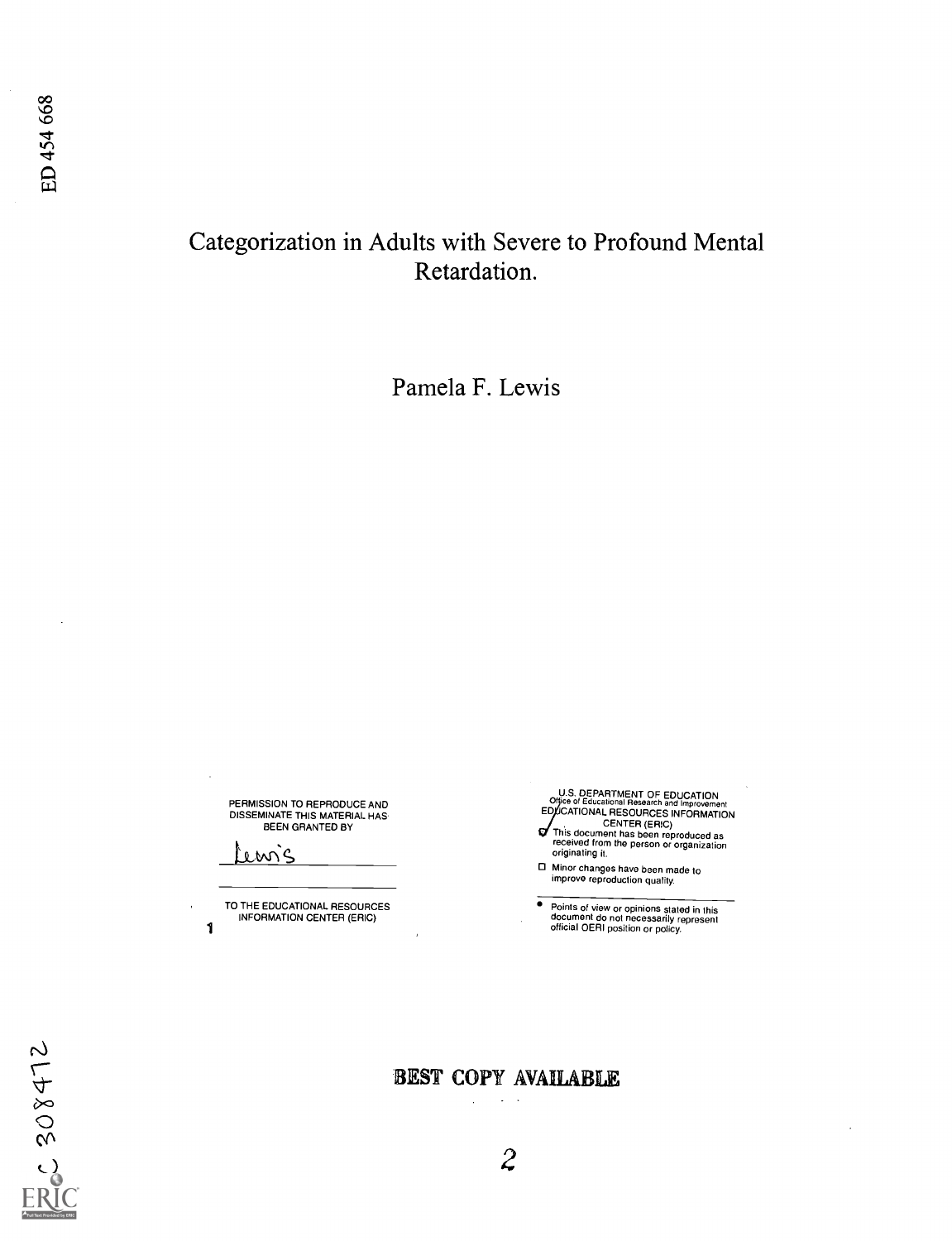Categorization in adults with severe to profound mental retardation

The development of categorization and its relationship to language development are important issues that should be explored in atypical populations for both theoretical (e.g., converging support for proposed sequences of development) and applied (e.g., intervention) reasons.

In typically developing infants and toddlers the development of categorization skills has been linked to the level of inclusiveness of the category, i.e., basic ("car"), global or superordinate ("vehicle"), and subordinate ("convertible") levels. Researchers do not agree, however, as to the developmental primacy of these levels (Mandler and McDonough, 1993; Rosch, 1978). More recently, researchers have linked the developmental progression of categorization skills to similarity of category members (Madole and Oakes, 1999).

Regarding the relationship of language and categorization, several researchers have found a positive link between between vocabulary size and categorization skills in typically developing infants and toddlers (e.g., Gopnik and Meltzoff, 1987, 1992).

The present study examined the developmental progression of categorization and its relationship to language development, in adults with severe to profound mental retardation.

#### Method

Participants were 12 adults with severe to profound mental retardation who had no more than 100 words of expressive language (including manual signs). An object manipulation technique was employed. Each participant handled 10 category contrasts, each consisting of four miniature objects from each of two categories, with all eight objects presented simultaneously. The dependent measure was the number of categories they sorted (physically placed together).

To study the development of categorization, perceptual similarity and level of

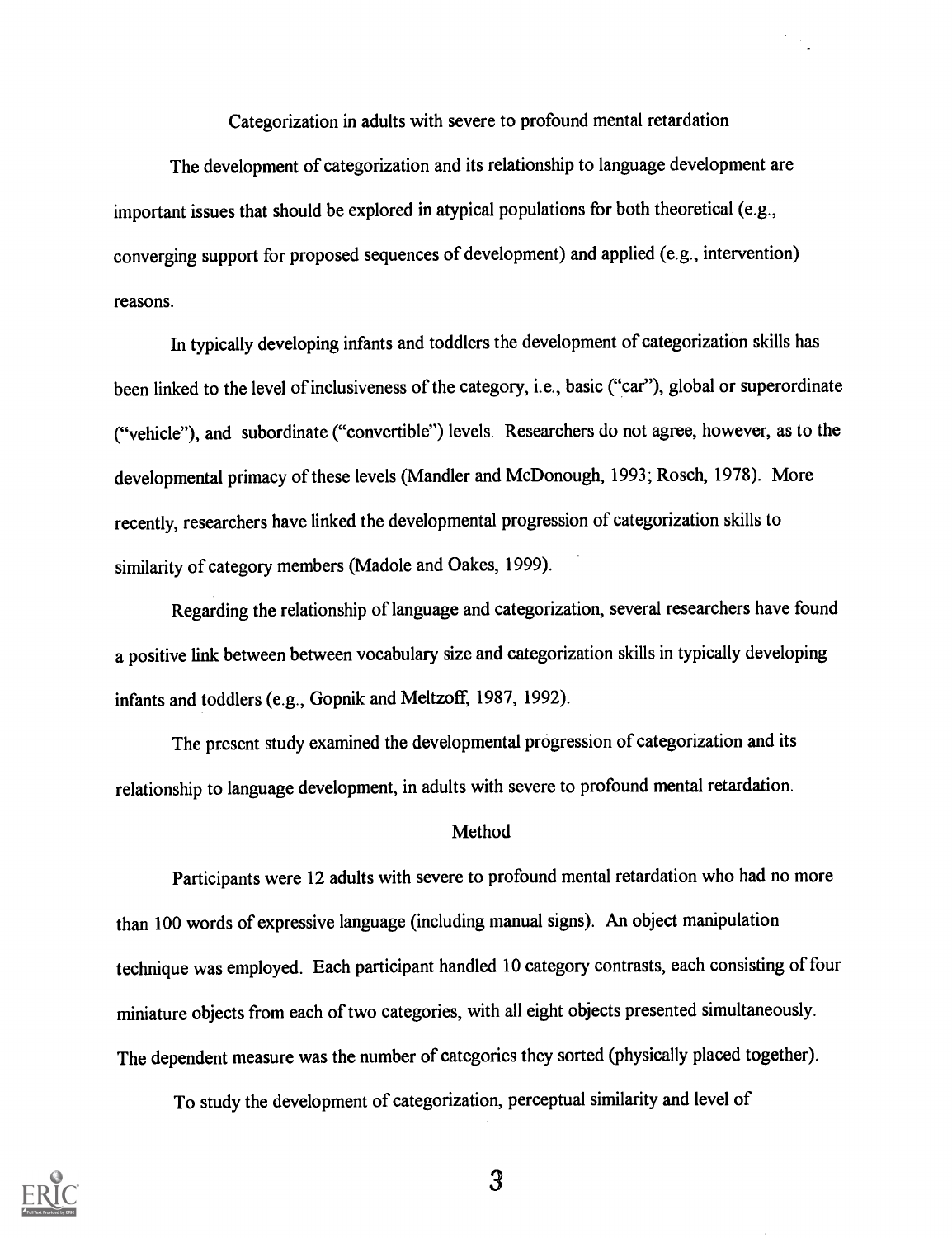inclusiveness were manipulated. Thus five of the contrasts had perceptually identical (i.e., highly similar) category members, and five had perceptually non-identical category members. The category contrasts included basic and global levels. Because this was an exploratory study, there were also two "nonlinguistic" contrasts. See Table 1.

To study the relationship of categorization skills and vocabulary, participants looked at pictures of objects from the same categories used in the categorization task, and were tested on receptive and expressive understanding of the object labels. In addition, a familiar caregiver completed a receptive and expressive vocabulary checklist.

#### Results

Nine of the 12 participants sorted one or more categories. They sorted categories with identical members more frequently than those with non-identical members,  $t(11) = 3.58$ ,  $p \le 01$ , 2tailed (t-test for correlated groups). They sorted global and basic level categories with equal frequency,  $t(11) = 0.00$ , n.s., 2-tailed (t-test for correlated groups).

There was no relationship between the number of categories sorted and any of the language measures: receptive vocabulary task ( $r = .21$ , n.s.), expressive vocabulary task ( $r = .03$ , n.s.), receptive vocabulary inventory ( $r = .05$ , n.s.), expressive vocabulary inventory ( $r = .01$ , n.s.).

#### Discussion

For these participants with mental retardation, only perceptual similarity influenced categorization. Nine of twelve were able to sort categories with identical members, an ability that is associated with the onset of the naming explosion in typically developing infants and toddlers (Gopnik and Meltzoff, 1987, 1992). The implications of this finding for this population, as well as for the development of categorization generally, need to be explored.

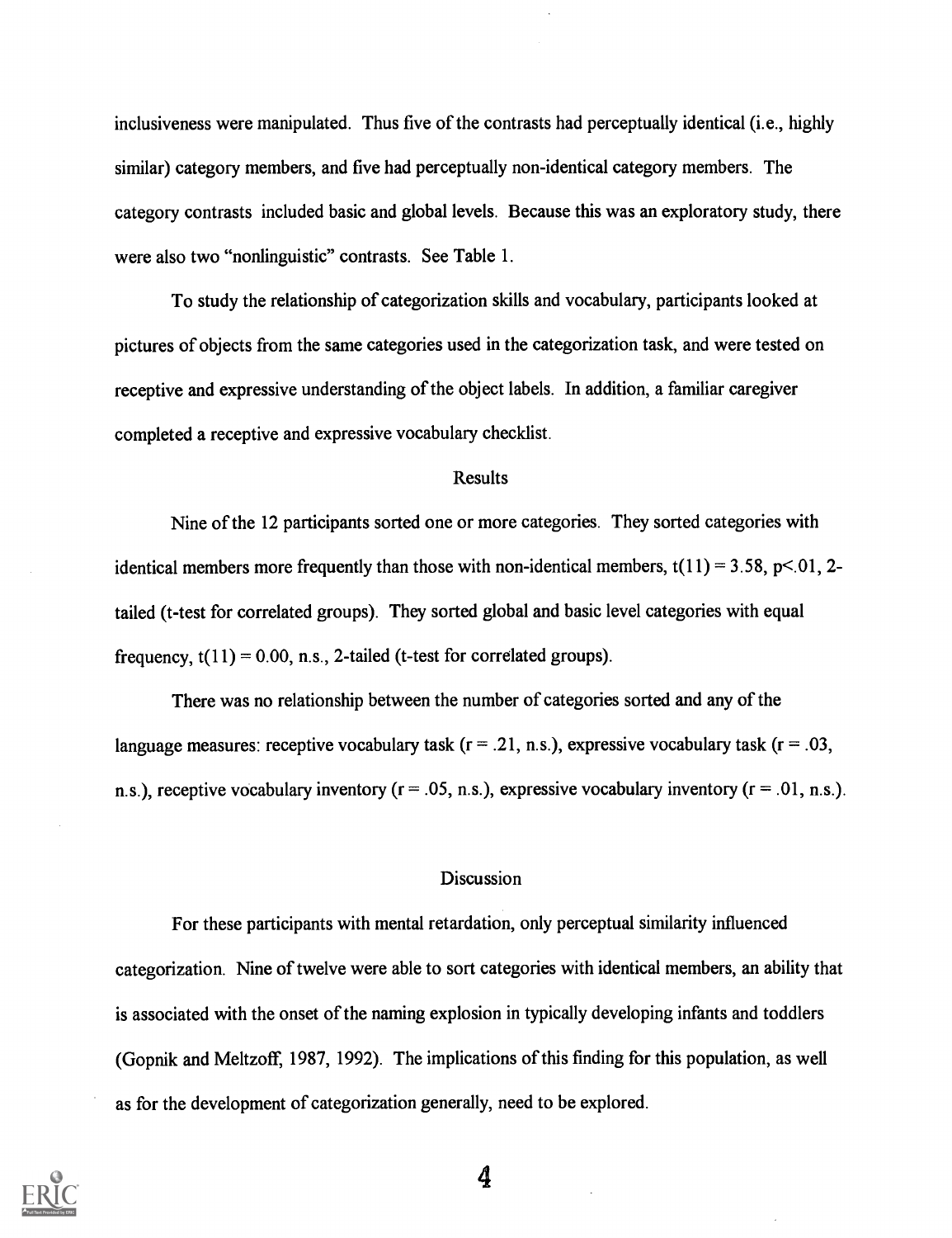### Categorization in adults with severe to profound mental retardation Pam Lewis- University of Wisconsin at Madison Biennial meetings of the Society for Research in Child Development- Minneapolis, Minnesota April 20, 2001

#### THE QUESTIONS

1) What is the relationship of thought to language?

2) What are the universals of development?

\* \* \* \* \*

Categorization is a basic cognitive process.

Universals bridge atypical and typical populations.

Therefore, two more specific questions are:

1) How do categories develop?

in atypical as well as typical populations

2) What is the relationship of category development to language development?

in atypical as well as typical populations

In this study, I asked:

1 a) What factors affect categorization in adults who are nonverbal due to mental retardation?

1 b) Are these factors the same as for typically developing infants?

2a) Is there a relationship between categorization skills and language development in adults who are nonverbal due to mental retardation?

2b) Is this relationship the same as for typically developing infants?

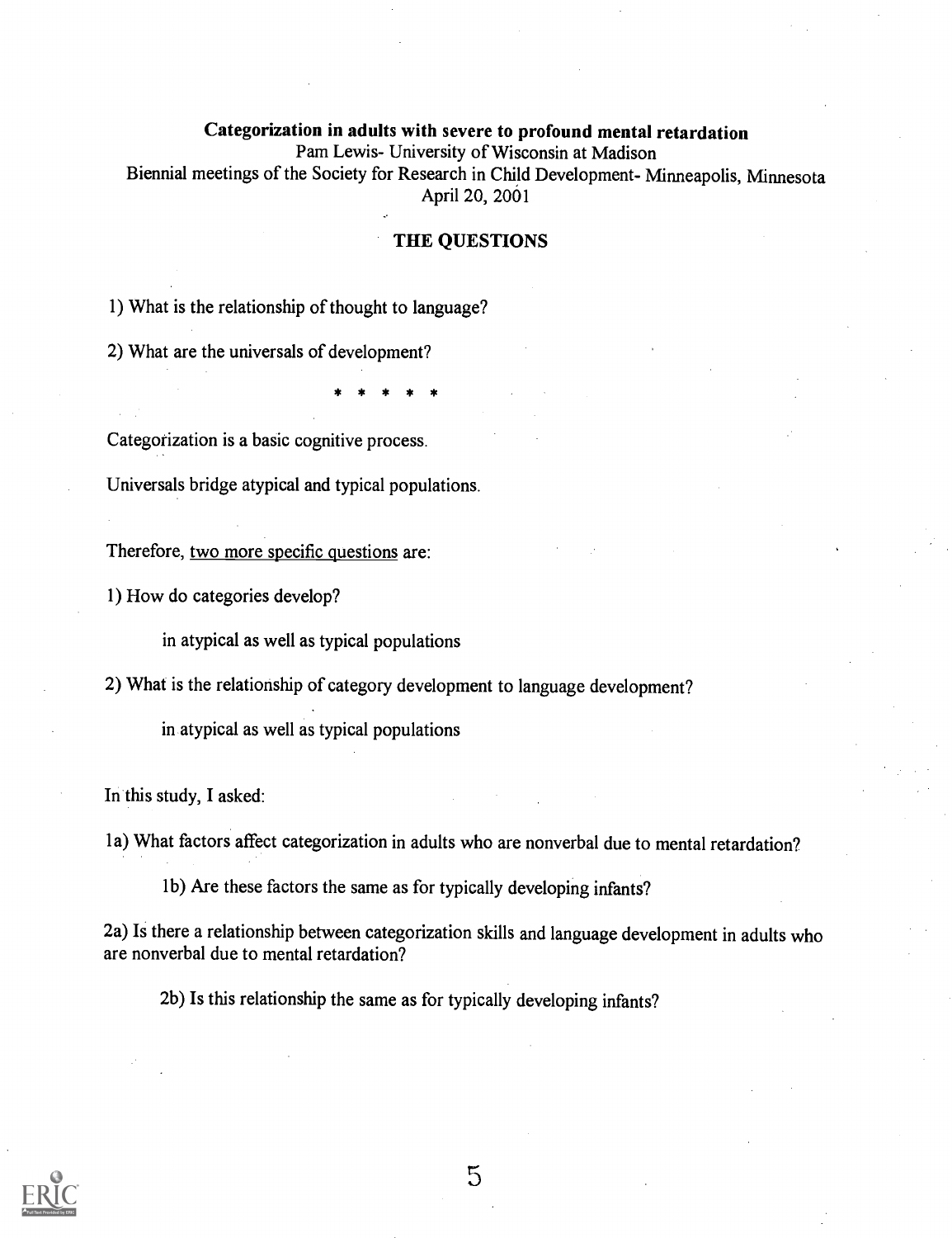### IMPORTANCE of RESEARCH with ADULTS with SEVERE to PROFOUND MENTAL RETARDATION

#### **Theory**

1) To better understand universals of development, by identifying constants across populations. 2) To better understand developmental processes, through observed differences across populations.

For example, two nonverbal populations are:

- 1. prelinguistic infants
- 2. some adults with severe to profound mental retardation

Very little is known about how the cognitive development of these two groups compares. The number of studies on adults with severe to profound mental retardation is disproportionaely low, even given their small percentage of the total population (approximately .1%). A recent literature search yielded no hits at all.

#### Intervention

Approximately 275,000 in the U.S. are at this level of mental retardation.

Vocational and residential programs would benefit from intervention programs which could be developed with greater knowledge.

#### BACKGROUND

How categories develop

In typically developing infants, categorization has been linked to:

1. level of inclusiveness of the category (Mandler and Bauer, 1988; Mandler, Bauer, and McDonough, 1991; Mandler and McDonough, 1993; Poulin-Dubois, Graham and Sippola, 1995; Rosch, 1978).

2. physical similarity of category members (Madole and Oakes, 1999; Oakes, Coppage, and Dingel, 1997; Quinn, Eimas and Rosenkrantz, 1993)

Relationship of language development to category development In typically developing infants and toddlers:

A positive link has been found between categorization skills and vocabulary development (e.g., Gopnik and Meltzoff, 1987, 1992; Mervis and Bertrand, 1994; Poulin-Dubois, Graham, and Sippola, 1995; Shore, Dixon, and Bauer, 1995).

In atypical populations:

Children with Williams syndrome show a vocabulary spurt without categorization (Mervis and Bertrand, 1993).

Children with mental retardation, and autism showed no link between receptive language and categorization (Ungerer and Sigman, 1987).

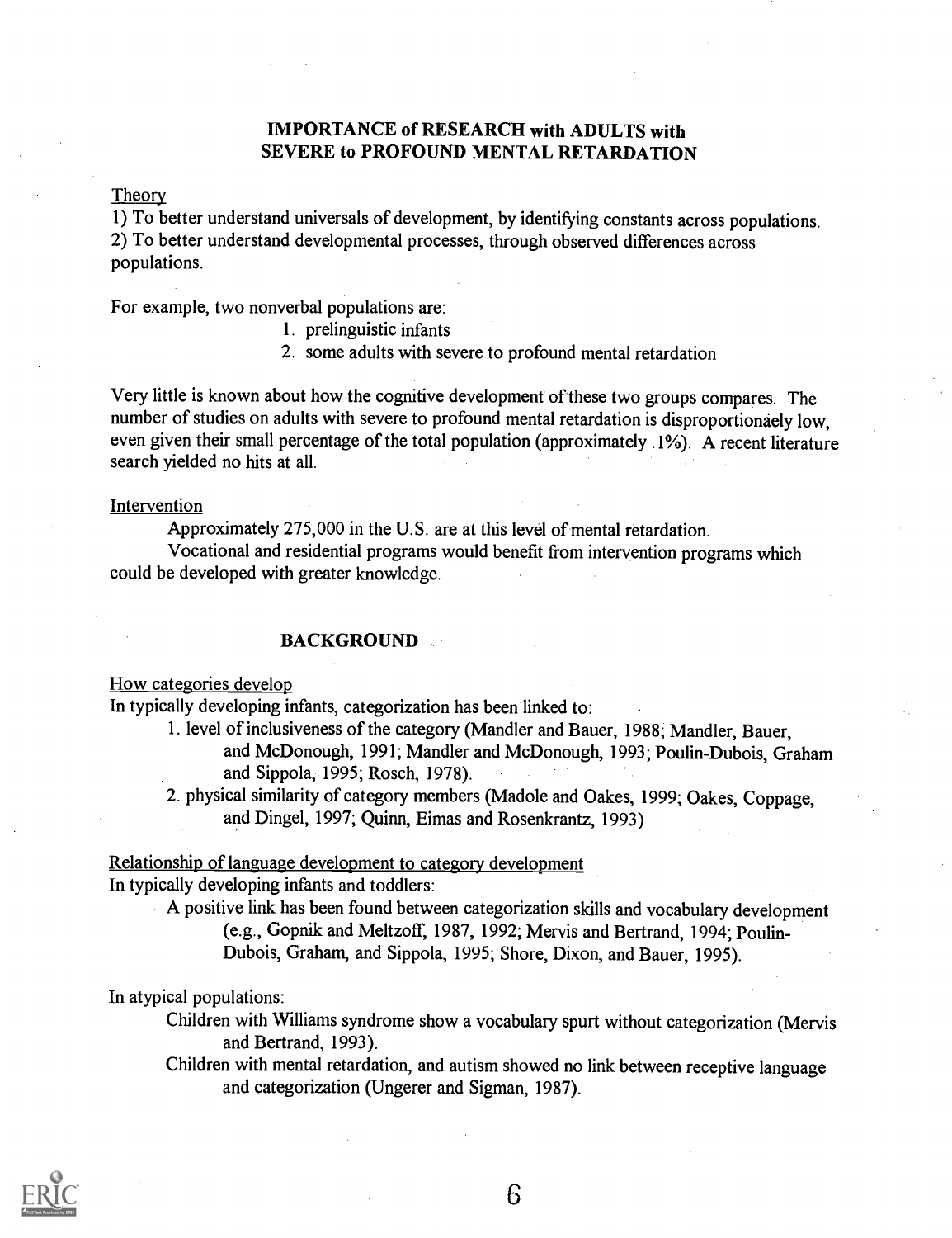#### METHOD

#### Participants

--12 adults with severe to profound mental retardation from a large midwestern congregate living facility

- - 1 had an additional dx of Autistic Disorder.

--Level of language development was measured with a language task administered by the E, and a language survey filled out by a familiar caregiver. Each had no more than 100 words of

expressive language (including manual signs). Most had far fewer.

- -Ages of all but two ranged from 18-42 years, with one who was 79 years old and one who was 63.

See Table 1.

#### Stimuli

Miniature objects from global and basic level categories, as well as "nonlinguistic" categories of geometric shapes (clothespins, blocks, rectangular sponges, round lids), and a category contrast of airplanes and winged animals.

See Table 2, and Figure 1.

#### **Procedure**

#### **Categorization**

- 1) 10 trials were presented, each consisting of a category contrast.
- 2) On each trial, 8 objects were presented in a row, 4 from each of two categories, with the items from each category alternating with each other
- 3) Each trial lasted 2 minutes.
- 4) Participants were urged to "fix them up," or "what can you do with all of these?"
- 5) The entire procedure was videotaped for later scoring.
- 6) Sorting by category was the dependent measure (the members of at least one of the two categories in that contrast had to be placed clearly separate from the others).

#### Choice of dependent measure

Unlike typically developing infants and toddlers, these adults with severe to profound mental retardation tended to exhibit little behavior. They required frequent urging to touch the objects and praise after doing so each time. There were not a sufficient number of touches to use a sequential touching paradigm (e.g., Starkey, 1981; Sugarman, 1981), however sorting into groups occurred relatively often, hence the choice of dependent measure.

#### Language

*Inventory*: Caregivers were given a vocabulary inventory similar to the MCDI (1993).

- Task: 1) Pictures of objects from the same categories as the categorization task were presented 3 at a time.
	- 2) Participants were asked to name each, and then were requested to touch each one as it was named.
	- 3) The procedure was videotaped for later scoring.

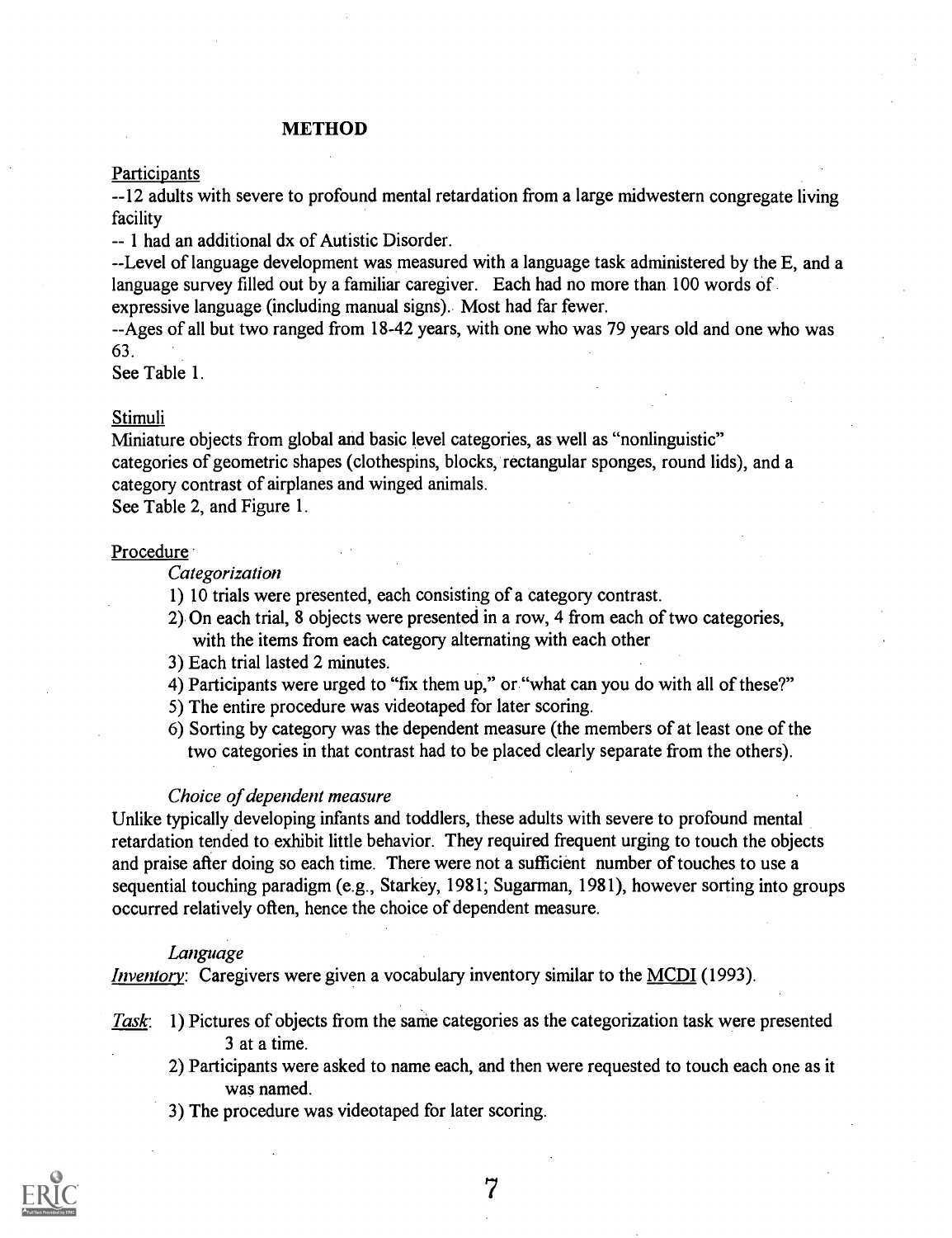Receptive and expressive vocabulary sizes were obtained from the inventory and from the language task.

#### RESULTS

Only perceptual similarity influenced categorization. Participants sorted categories with identical members more frequently than those with non-identical members,  $t(11) = 3.58$ ,  $p < .01$ , 2-tailed (ttest for correlated groups). See Table 3.

Level of inclusiveness did not influence categorization. Participants sorted global and basic level categories with equal frequency,  $t(11) = 0.00$ , n.s., 2-tailed (t-test for correlated groups). See Table 3.

There was no relationship between the number of categories sorted and any of the language measures: receptive vocabulary task ( $r = .21$ , n.s.), expressive vocabulary task ( $r = .03$ , n.s.), receptive vocabulary inventory ( $r = .05$ , n.s.), expressive vocabulary inventory ( $r = .01$ , n.s.). Additional analyses were done with only nominals, which are a subset of total vocabulary. No relationship was found between number of categories sorted and either receptive nominals  $(r = -11, n.s.)$  or expressive nominals  $(r = .00, n.s.).$  See Table 4.

#### DISCUSSION

- 1. demonstration of a viable procedure for studying categorization in this population
- 2. support for similarity as more important than level of inclusiveness in the development of categories
- 3. lack of support for connection between language development and categorization
- 4. possibly no longer a connection once categorization and language skills are no longer developing
- 5. are these skills still developing in this population?

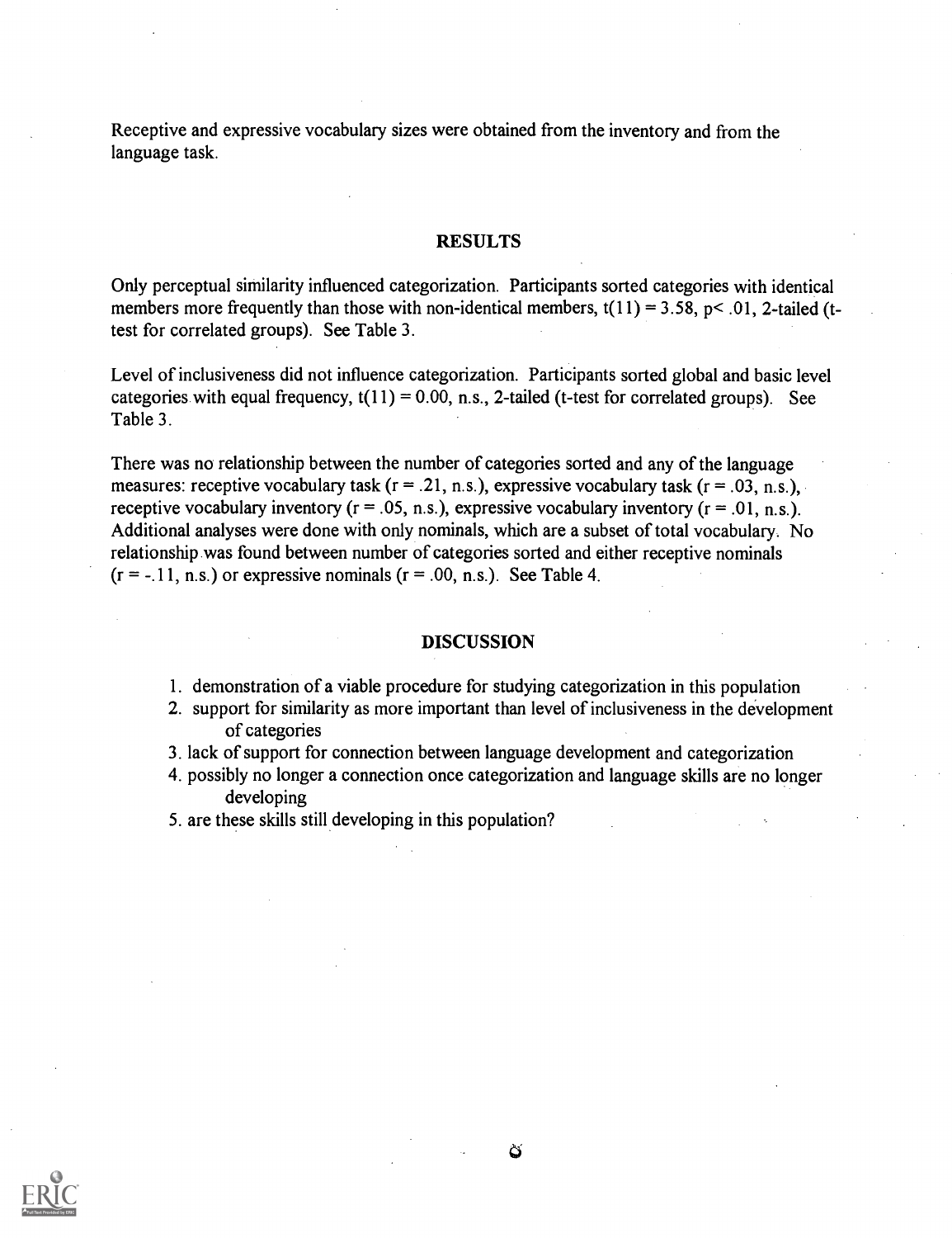## Sample Category Contrasts

# $\Xi$ nnguiouc





### Nonidentical **Basic**  $\frac{1}{2}$

Global



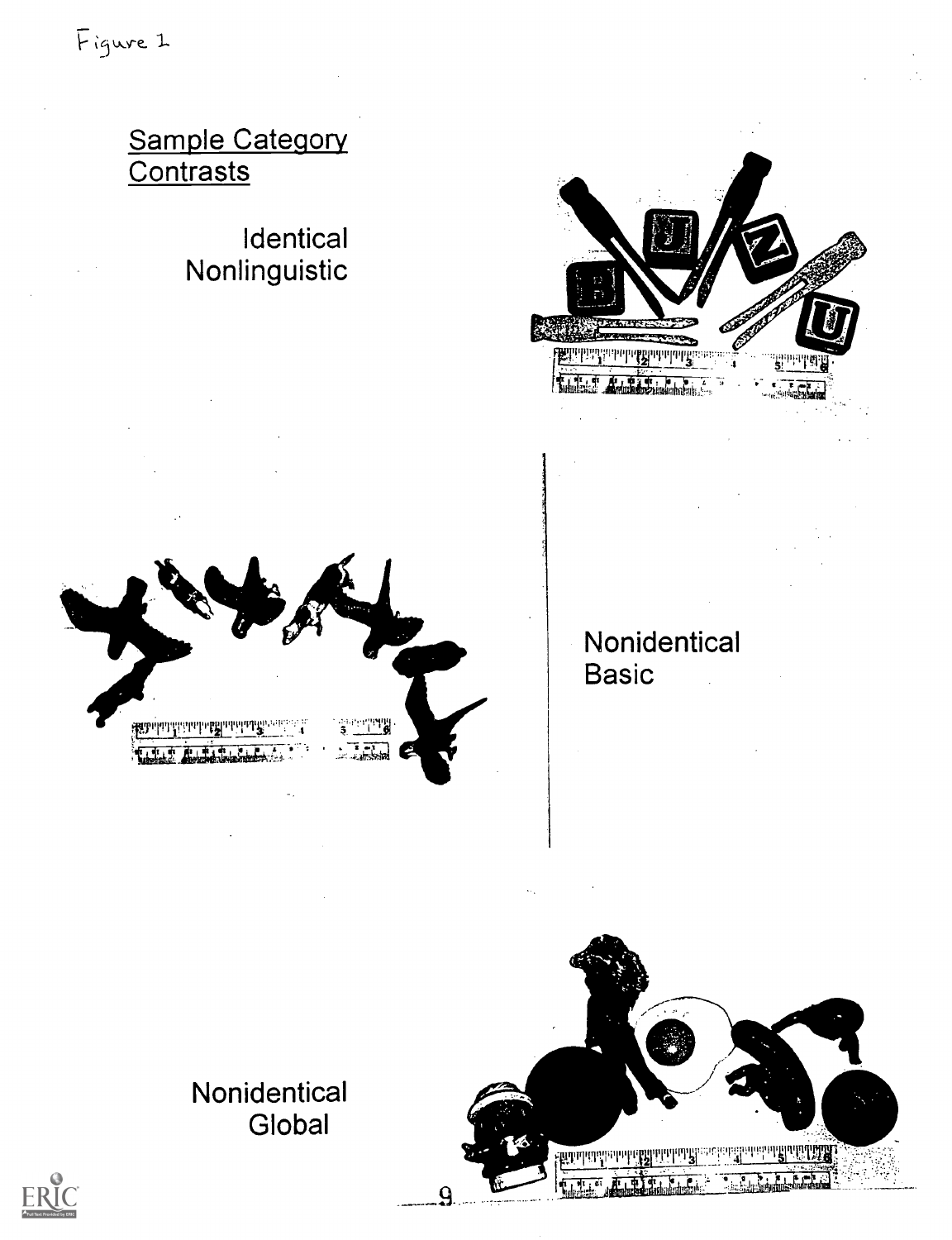| and age                 | Participant # | Diagnosis           | Receptive<br>task: $#$<br>identified (of<br>27) | Expressive<br>task: $#$<br>identified (of<br>27) | Receptive<br>vocabulary<br>size by<br>inventory | Expressive<br>vocabulary<br>size by<br>inventory |
|-------------------------|---------------|---------------------|-------------------------------------------------|--------------------------------------------------|-------------------------------------------------|--------------------------------------------------|
| $\mathbf{1}$            | 29 yr.        | severe-<br>profound |                                                 | $\mathbf 0$                                      | 57                                              | 12                                               |
| $\overline{2}$          | 23 yr.        | profound            | $\overline{\mathbf{4}}$                         | $\bf{0}$                                         | 87                                              | 13                                               |
| $\overline{\mathbf{3}}$ | 79 yr.        | severe              | $\mathbf 0$                                     | $\mathbf 0$                                      | 37                                              | 71                                               |
| $\overline{4}$          | 63 yr.        | severe              | $\mathbf 0$                                     | $\mathbf{1}$                                     | 269                                             | $\overline{4}$                                   |
| 5                       | 25 yr.        | severe              | 23                                              | $\bf{0}$                                         | 224                                             | 43                                               |
| 6                       | 24 yr.        | profound            | $\overline{3}$                                  | $\mathbf 0$                                      | 340                                             | $\overline{\mathbf{4}}$                          |
| $\overline{7}$          | 28 yr.        | profound            | 22                                              | $\boldsymbol{0}$                                 | 116                                             | 19                                               |
| $\boldsymbol{8}$        | 42 yr.        | severe              | $\overline{2}$                                  | $\mathbf 0$                                      | 57                                              |                                                  |
| 9                       | 39 yr.        | profound            | 9                                               | $\mathbf 0$                                      | 224                                             | 37                                               |
| 10                      | 26 yr.        | severe;<br>autism   | 27                                              | $\mathbf 0$                                      | 295                                             | 17                                               |
| 11                      | 18 yr.        | profound            | 27                                              | $\mathbf 0$                                      | 358                                             | 19                                               |
| 12                      | 41 yr.        | profound            | ľ                                               | $\boldsymbol{0}$                                 | $\mathbf 0$                                     | $\mathbf 0$                                      |

## Table 1: Participant characteristics

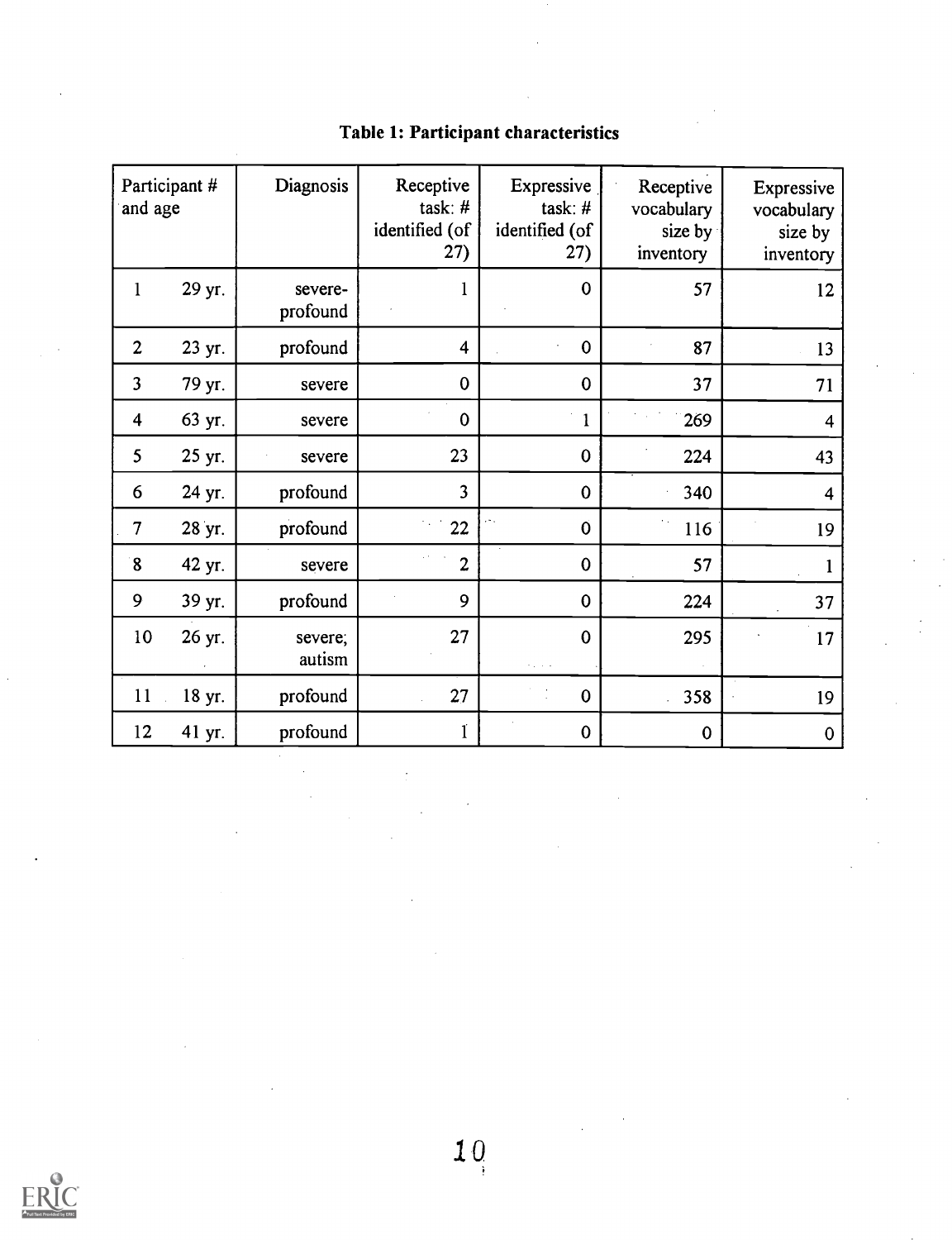| Objects                     | Category level | Identical<br>members? |  |
|-----------------------------|----------------|-----------------------|--|
| sponges/caps                | nonlinguistic  | yes                   |  |
| blocks/<br>clothespins      | nonlinguistic  | yes                   |  |
| cars/trucks                 | basic          | yes                   |  |
| cars/trucks                 | basic          | no                    |  |
| dogs/birds                  | basic          | yes                   |  |
| dogs/birds                  | basic          | no                    |  |
| furniture/vehicles          | global         | no                    |  |
| winged<br>animals/airplanes | global         | no                    |  |
| food/people                 | global         | no                    |  |
| girls/cookies               | global         | yes                   |  |

## Table 2: Characteristics of Categories Used

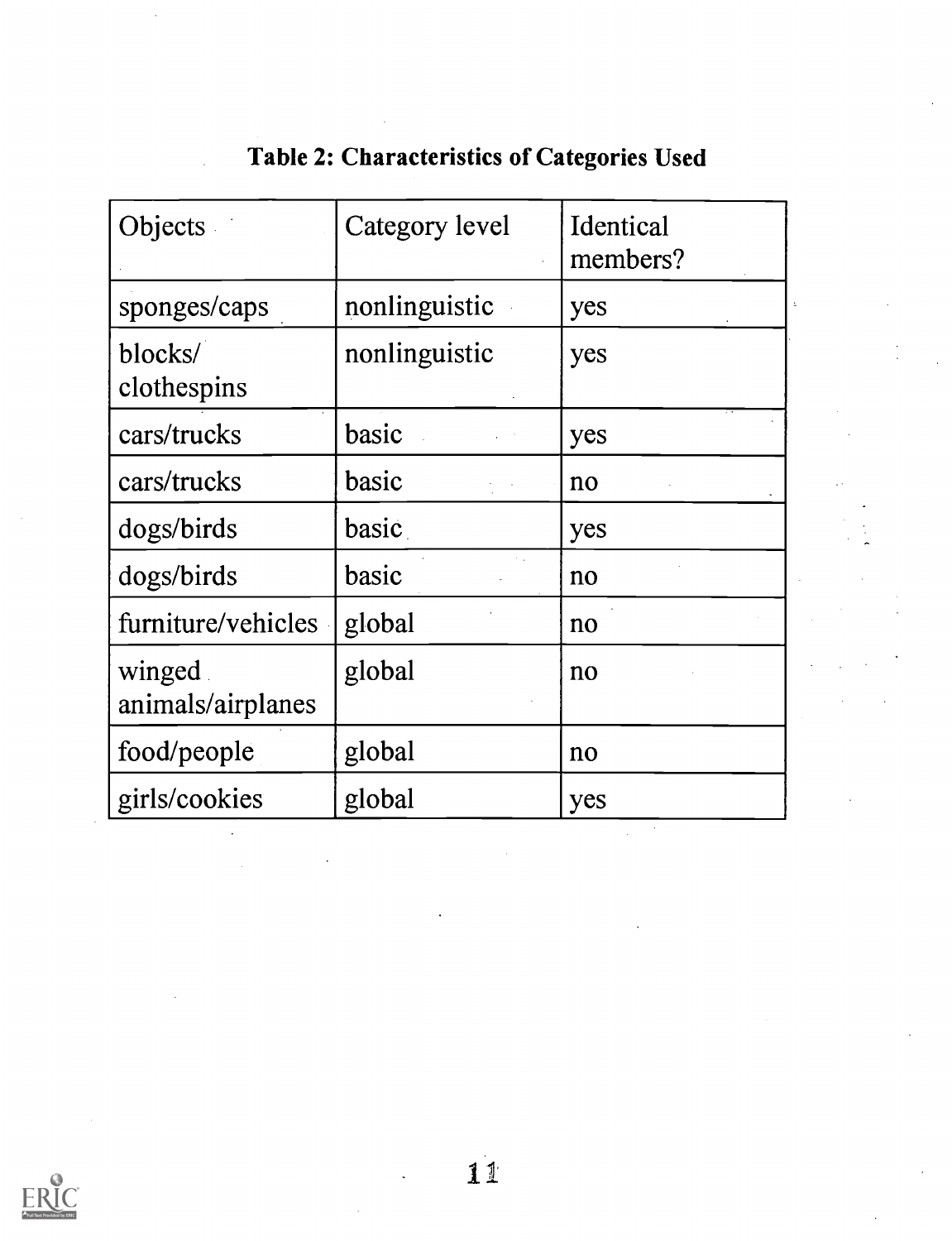| Partici-<br>pant<br>Number | Identical<br>mem-<br>bers<br>$($ of 5 sets $)$ | Non-<br>identical<br>members<br>$($ of 5 sets $)$ | <b>Basic</b><br>$($ of 4 sets $)$ | Global<br>$($ of 4 sets $)$      | Non-<br>linguis-<br>tic (of 2<br>sets) | Total # of<br>categories<br>sorted (of<br>$10$ sets) |
|----------------------------|------------------------------------------------|---------------------------------------------------|-----------------------------------|----------------------------------|----------------------------------------|------------------------------------------------------|
|                            | $\bf{0}$                                       | $\mathbf 0$                                       | $\mathbf{0}$                      | $\mathbf{0}$                     | $\mathbf{0}$                           | $\mathbf{0}$                                         |
| $\overline{2}$             | $\mathbf{0}$                                   | $\mathbf 0$                                       | $\bf{0}$                          | $\bf{0}$                         | $\mathbf{0}$                           | $\mathbf{0}$                                         |
| 3                          | $\mathbf{1}$                                   | $\bf{0}$                                          | $\bf{0}$                          | $\bf{0}$<br>$\ddot{\phantom{1}}$ | $\mathbf{1}$                           | 1                                                    |
| $\overline{4}$             | $\overline{2}$                                 | $\mathbf 0$                                       | $\bf{0}$                          | $\mathbf 0$                      | $\overline{2}$<br>$\mathcal{L}$        | $\overline{2}$                                       |
| 5                          | $\overline{2}$                                 | $\bf{0}$                                          | $\bf{0}$                          | $\mathbf{1}$                     | $\mathbf{1}$                           | $\overline{2}$                                       |
| 6                          | $\bf{0}$                                       | $\mathbf 0$                                       | $\bf{0}$                          | $\mathbf{0}$                     | $\mathbf{0}$                           | $\mathbf{0}$                                         |
| $\overline{7}$             | 5                                              | $\mathbf{1}$                                      | 3                                 | $\mathbf{1}$                     | $\overline{2}$                         | 6                                                    |
| 8                          | 5                                              | $\mathbf 0$                                       | $\overline{2}$                    | $\mathbf{1}$                     | $\overline{2}$<br>÷.                   | 5                                                    |
| 9                          | $\overline{3}$                                 | $\bf{0}$                                          | 1                                 | $\mathbf{1}$                     | $\mathbf{1}$                           | $\overline{\mathbf{3}}$                              |
| 10                         | $\mathbf{1}$                                   | $\overline{0}$                                    | $\mathbf{0}$                      | $\mathbf{0}$ .                   | 1                                      | $\mathbf 1$                                          |
| 11                         | $\mathbf{1}$                                   | $\bf{0}$                                          | $\bf{0}$                          | $\mathbf{1}$                     | $\mathbf{0}$                           | $\mathbf{1}$                                         |
| 12                         | 1                                              | $\bf{0}$                                          | $\boldsymbol{0}$                  | 1                                | $\mathbf{0}$                           | 1                                                    |

Table 3: Number of Categories Grouped, by Type

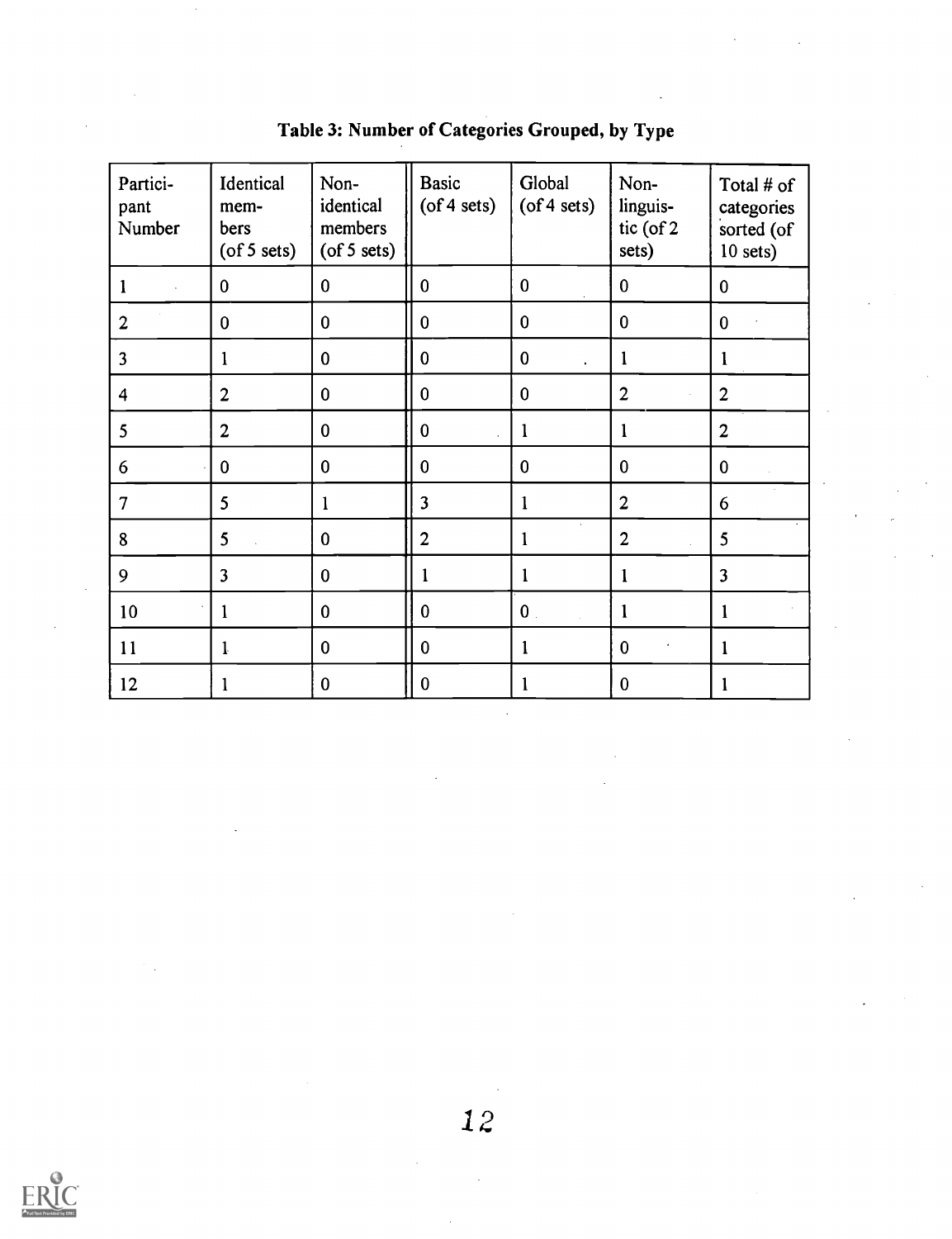| Partici-<br>pant #      | Recep-<br>tive vo-<br>cabulary:<br>inventory | Expres-<br>sive vo-<br>cabulary:<br>inventory | Recep-<br>tive<br>nominals:<br>inventory | Expres-<br>sive<br>nominals:<br>inventory | Recep-<br>tive vo-<br>cabulary:<br>task (of<br>27) | Expres-<br>sive vo-<br>cabulary:<br>task (of<br>27) | Total<br>categor-<br>ies sorted<br>$($ of 10<br>sets) |  |
|-------------------------|----------------------------------------------|-----------------------------------------------|------------------------------------------|-------------------------------------------|----------------------------------------------------|-----------------------------------------------------|-------------------------------------------------------|--|
| $\mathbf{1}$            | 57                                           | 12                                            | 35                                       | $\mathbf{1}$                              | $\mathbf{1}$                                       | $\bf{0}$                                            | $\boldsymbol{0}$                                      |  |
| $\overline{2}$          | 87                                           | 13                                            | 55                                       | 3                                         | $\overline{\mathbf{4}}$                            | $\mathbf 0$                                         | $\bf{0}$                                              |  |
| $\overline{\mathbf{3}}$ | 37                                           | 71                                            | 31                                       | 56                                        | $\mathbf 0$                                        | $\mathbf{0}$                                        | $\mathbf{1}$                                          |  |
| $\overline{\mathbf{4}}$ | 269                                          | $\overline{\mathbf{4}}$                       | 166                                      | $\bf{0}$                                  | $\mathbf{0}$                                       | $\mathbf{1}$                                        | $\mathbf{2}$                                          |  |
| 5                       | 224                                          | 43                                            | 165                                      | 38                                        | 23                                                 | $\mathbf 0$                                         | $\overline{2}$                                        |  |
| 6                       | 340                                          | $\overline{\mathbf{4}}$                       | 218                                      | $\overline{\mathbf{4}}$                   | $\overline{\mathbf{3}}$                            | $\mathbf 0$                                         | $\mathbf 0$                                           |  |
| $\overline{7}$          | 116                                          | 19                                            | 100                                      | 10                                        | 22                                                 | $\bf{0}$                                            | 6                                                     |  |
| 8                       | 57                                           | $\mathbf{1}$                                  | 38                                       | $\overline{2}$                            | $\overline{2}$                                     | $\mathbf 0$                                         | 5                                                     |  |
| 9                       | 224                                          | 37                                            | 140                                      | 18                                        | 9                                                  | $\bf{0}$                                            | $\overline{\mathbf{3}}$                               |  |
| 10                      | 295                                          | 17                                            | 195                                      | 8                                         | 27                                                 | $\pmb{0}$                                           | $\mathbf{1}$                                          |  |
| 11                      | 358                                          | 19                                            | 236                                      | 10                                        | 27                                                 | $\mathbf 0$                                         | $\mathbf{1}$                                          |  |
| 12                      | $\mathbf{1}$                                 | $\pmb{0}$                                     | $\bf{0}$                                 | $\boldsymbol{0}$                          | $\mathbf{1}$                                       | $\pmb{0}$                                           | $\mathbf{1}$                                          |  |

## Table 4: Vocabulary, Nominals, and Total Number of Categories Sorted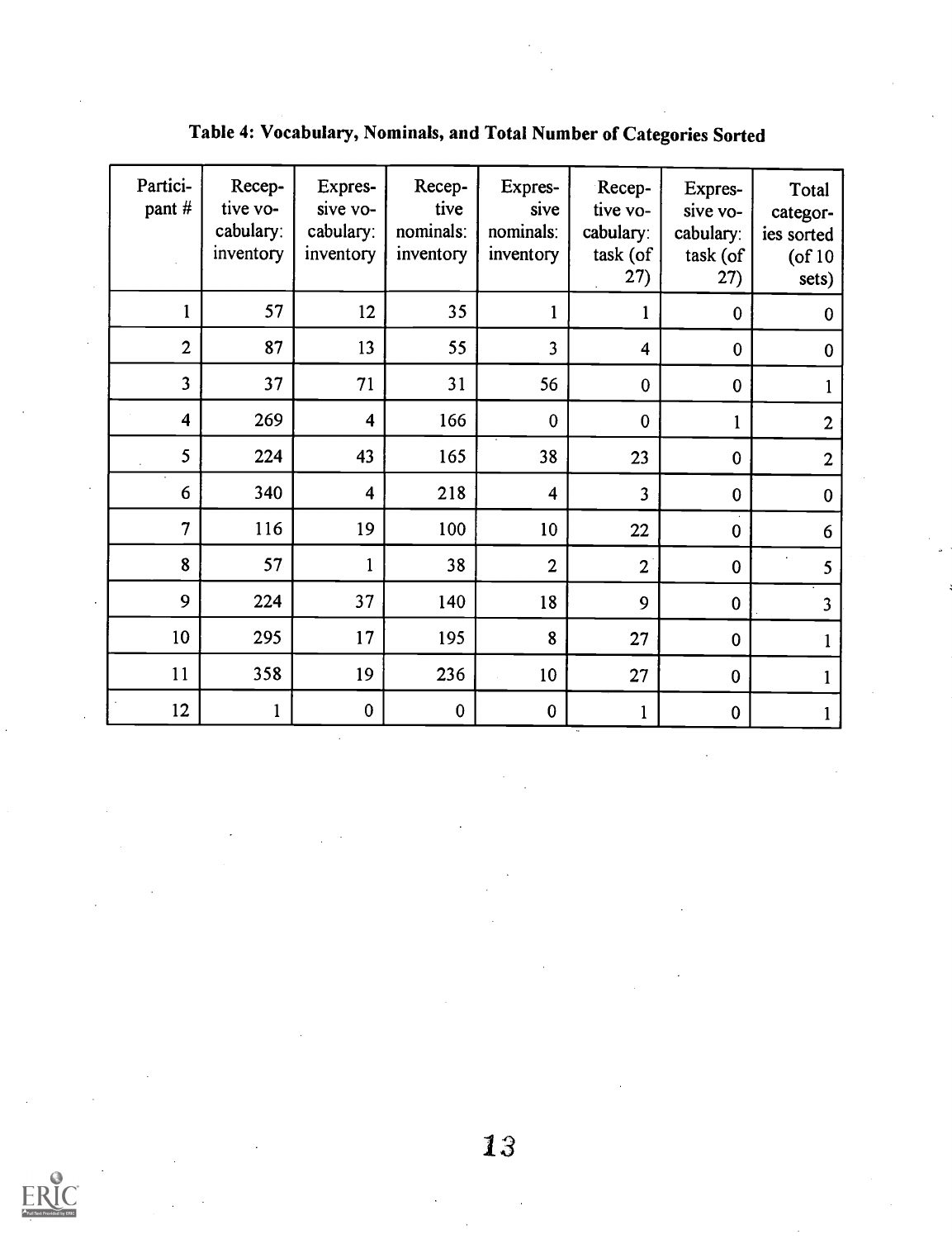#### **REFERENCES**

Gopnik, A. and Meltzoff, A. (1987). The development of categorization in the second year and its relation to other cognitive and linguistic developments. Child Development, 58, 1523-1531.

Gopnik, A. and Meltzoff, A. (1992). Categorization and naming: basic-level sorting in eighteenmonth-olds and its relation to language. Child Development, 63, 1091-1103.

MacArthur Communicative Development Inventory: Words and Gestures (1993). San Diego, CA: Singular Publishing Group, Inc.

Madole, K. and Oakes, L. (1999). Making sense of infant categorization: stable processes and changing representations. Developmental Review, 19, 263-296.

Mandler, J. M. and Bauer, P. J. (1988). The cradle of categorization: is the basic level basic? Cognitive Development, 3, 247-264.

Mandler, J. M., Bauer, P.J., and McDonough, L. (1991). Separating the sheep from the goats: differentiating global categories. Cognitive Psychology, 23, 263-298.

Mandler, J.M., and McDonough, L. (1993). Concept formation in infancy. Cognitive Development, 8, 291-318.

Mervis, C.B., and Bertrand, J. (1993). General and specific relations between early language and early cognitive development. Paper presented at the biennial meetings of the Society for Research in Child Development, New Orleans.

Oakes, L.M., Coppage, D. J., and Dingel A. (1997). By land or by sea: the role of perceptual similarity in infants' categorization of animals. Developmental Psychology, 33(3), 396-407.

Poulin-Dubois, D., Graham, S., and Sippola, L. (1995). Early lexical development: the contribution of parental labelling and infants' categorization abilities. Journal of Child Language, 22, 325-343.

Quinn, P.C., Eimas, P.D., and Rosenkranz, S.L. (1993). Evidence for representations of perceptually similar natural categories by 3-month-old and 4-month-old infants. Perception, 22, 463-475.

Rosch, E. (1978). Principles of categorization. In E. Rosch and B.B. Lloyd (ed.s). Cognition and categorization. Hillsdale, N.J.: Lawrence Erlbaum Associates.

Starkey, D. (1981). The origins of concept formation: Object sorting and object preference in infancy. Child Development, 52, 489-497.

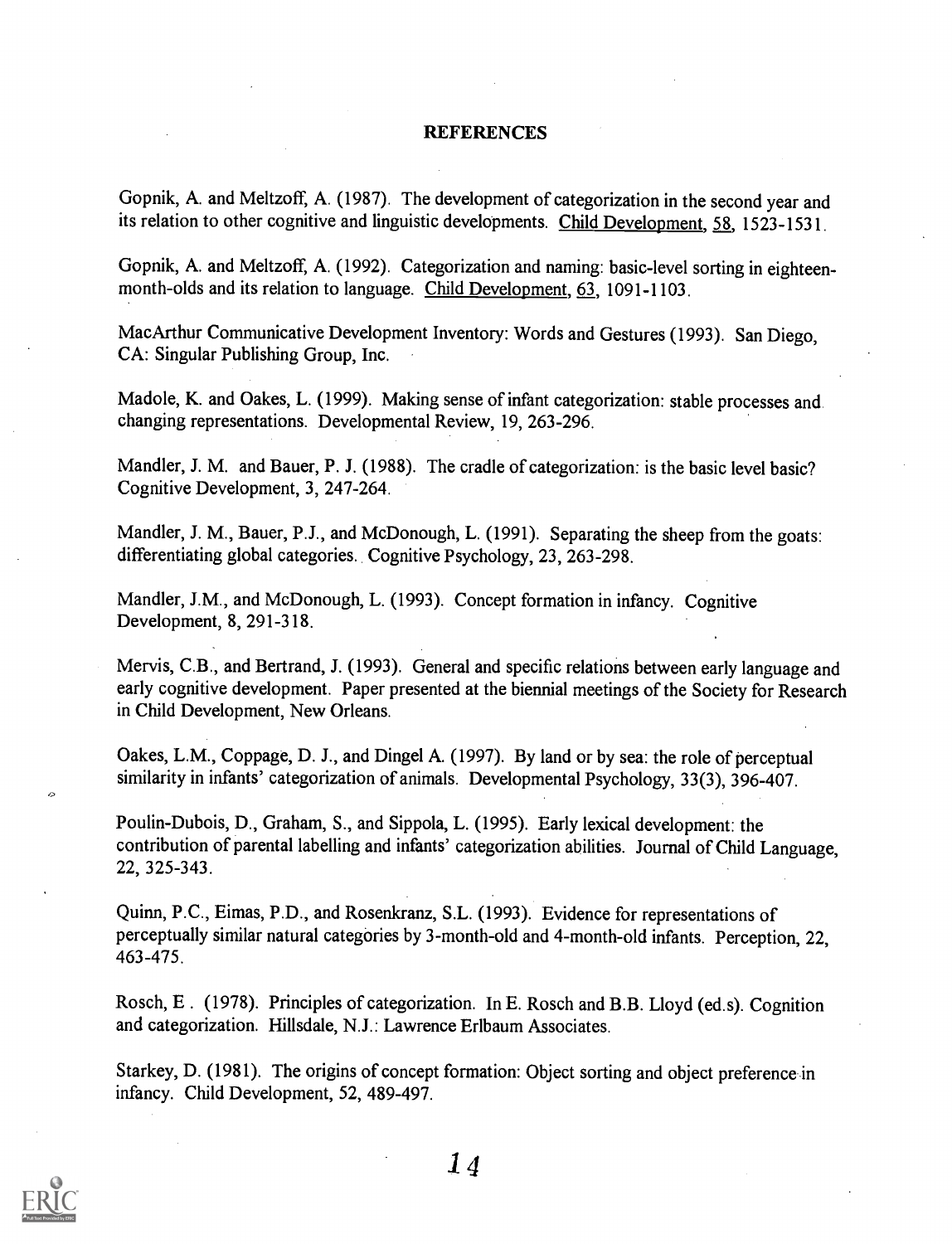Sugarman, S. (1981). The cognitive basis of classification in young children: An analysis of object-ordering trends. Child Development, 52, 1172-1178.

Ungerer, J. A. and Sigman, M. (1987). Categorization skills and receptive language development in autistic children. Journal of Autism and Developmental Disorders, 17 (1), 3-16.

### ACKNOWLEDGMENTS

I would like to thank the adults who participated in this study as well as their guardians for giving consent for their participation. I would also like to thank Len Kobliska and the staff at St. Coletta's in Jefferson, Wisconsin, for assistance in identifying participants and for scheduling them. I also want to thank the following people for valuable discussion and comments: Len Abbeduto, Jill Chafetz, Susan Riley, and Eve Wilkie.

Pam Lewis lewis@waisman.wisc.edu 157 Waisman Center University of Wisconsin at Madison 1500 Highland Ave. Madison, WI 53705-2280

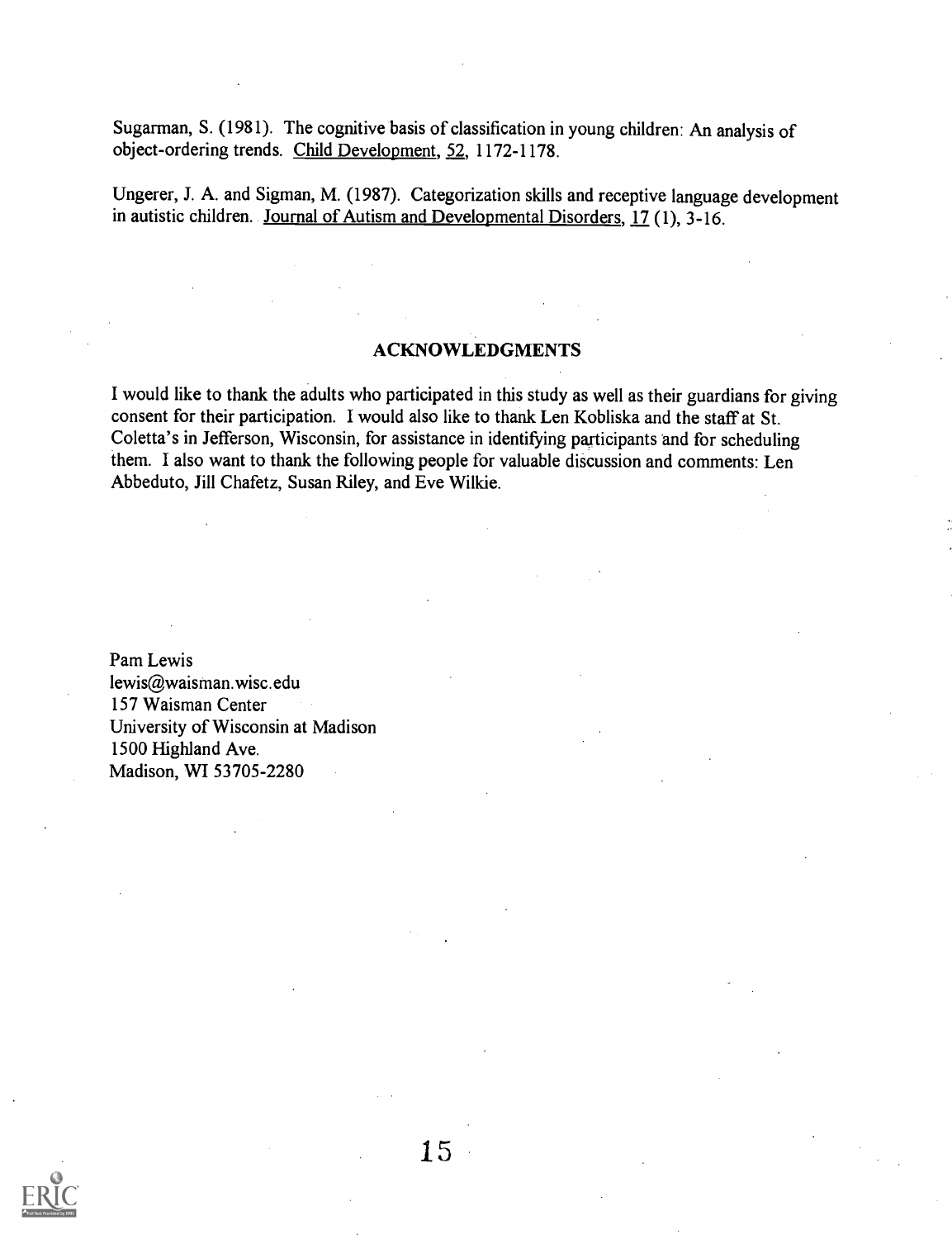

U.S. Department of Education

Office of Educational Research and Improvement (OERI) National Library of Education (NLE) Educational Resources Information Center (ERIC)



## REPRODUCTION RELEASE

(Specific Document)

### I. DOCUMENT IDENTIFICATION:

| Title: Categorization in adults with severe to profound mental retardation |                          |  |  |  |  |
|----------------------------------------------------------------------------|--------------------------|--|--|--|--|
| Author(s): Pamela F. Lewis                                                 |                          |  |  |  |  |
| Corporate Source:                                                          | <b>Publication Date:</b> |  |  |  |  |
|                                                                            |                          |  |  |  |  |

## II. REPRODUCTION RELEASE:

In order to disseminate as widely as possible timely and significant materials of interest to the educational community, documents announced in the monthly abstract journal of the ERIC system, Resources in Education (RIE), are usually made available to users in microfiche, reproduced paper copy, and electronic media, and sold through the ERIC Document Reproduction Service (EDRS). Credit is given to the source of each document, and, if reproduction release is granted, one of the following notices is affixed to the document.

If permission is granted to reproduce and disseminate the identified document, please CHECK ONE of the following three options and sign at the bottom of the page.